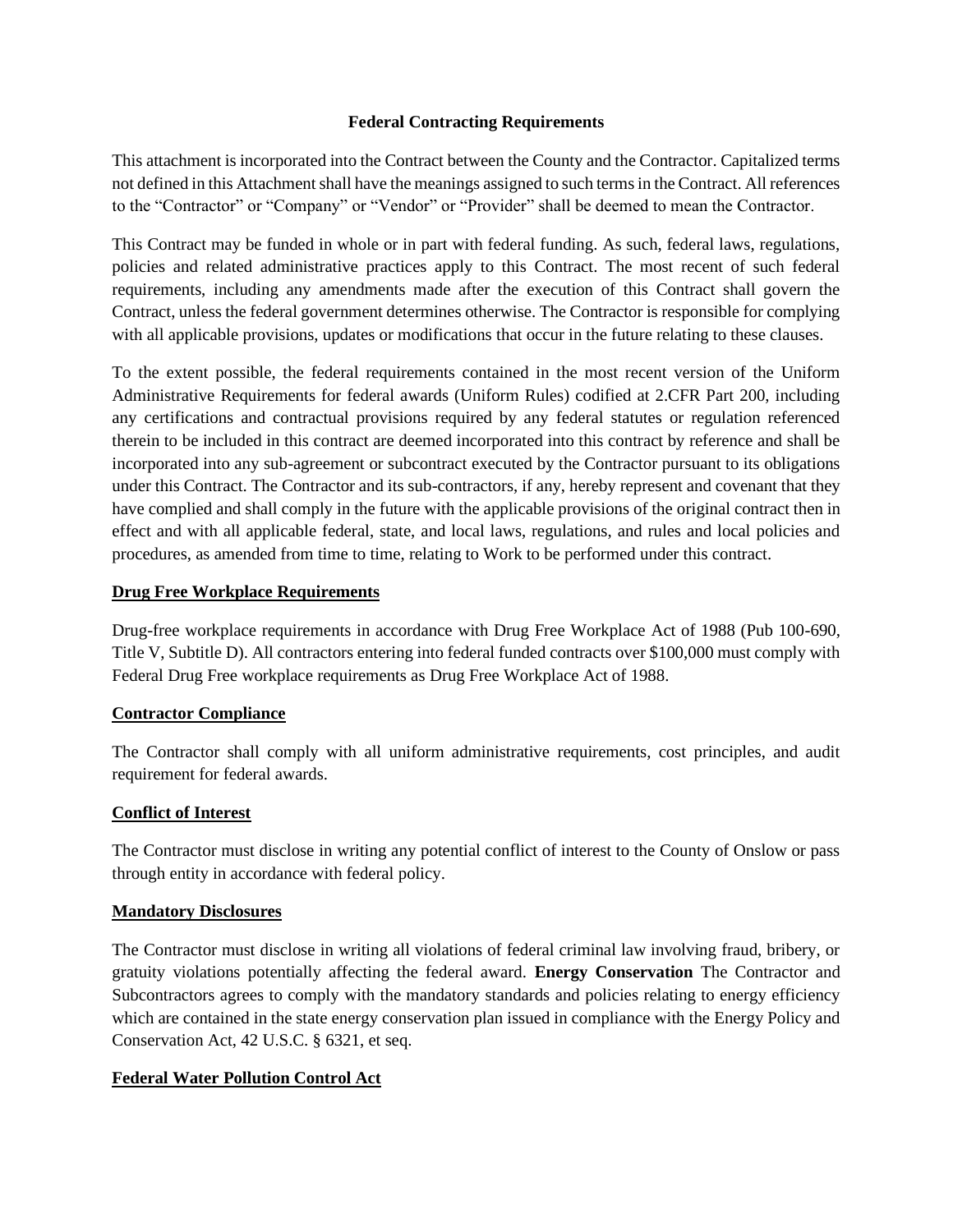For contracts in excess of \$150,000, the Contractor agrees to comply with all applicable standards, orders or regulations issued pursuant to the Federal Water Pollution Control Act, as amended, 33 U.S.C. 1251 et seq. The Contractor agrees to report each violation to the County and understands and agrees that the County will, in turn, report each violation as required to assure notification to Federal Emergency Management Agency, and the appropriate Environmental Protection Agency Regional Office. The Contractor agrees to include these requirements in each subcontract exceeding \$150,000 financed in whole or in part with Federal assistance provided by FEMA."

## **Clean Air Act**

For contracts in excess of \$150,000, the Contractor agrees to comply with all applicable standards, orders or regulations issued pursuant to the Clean Air Act, as amended, 42 U.S.C. § 7401 et seq. and the Federal Water Pollution Act as amended (33 USC § 1251-1387).

The Contractor agrees to report any violation to the County immediately upon discovery. The Contractor understands and agrees that the County will, in turn, report each violation as required to assure notification to the County, Federal Emergency Management Agency, and the appropriate Environmental Protection Agency (EPA) Regional Office. Contractor must include this requirement in all subcontracts that exceed \$150,000.

The Contractor agrees to include these requirements in each subcontract exceeding \$150,000 financed in whole or in part with Federal assistance provided by FEMA.

#### **Access to Records and Reports**

The Contractor must maintain an acceptable cost accounting system. The Contractor agrees to provide the County, the FEMA Administrator, the Comptroller General of the United States, or any of their authorized representatives access to any books, documents, papers, and records of the Contractor which are directly pertinent to this contract for the purposes of making audits, examinations, excerpts, and transcriptions.

The Contractor agrees to permit any of the foregoing parties to reproduce by any means whatsoever or to copy excerpts and transcriptions as reasonably needed.

The Contractor agrees to provide the FEMA Administrator or his authorized representatives access to construction or other work sites pertaining to the work being completed under the contract.

All Contractors and their successors, transferees, assignees, and subcontractors acknowledge and agree to comply with applicable provisions governing Department and FEMA access to records, accounts, documents, information, facilities, and staff.

#### **No Obligation by Federal Government**

The County and the Contractor acknowledge and agree that, notwithstanding any concurrence by the Federal Government in or approval of the solicitation or award of the underlying contract, absent the express written consent by the Federal Government, the Federal Government is not a party to this contract and shall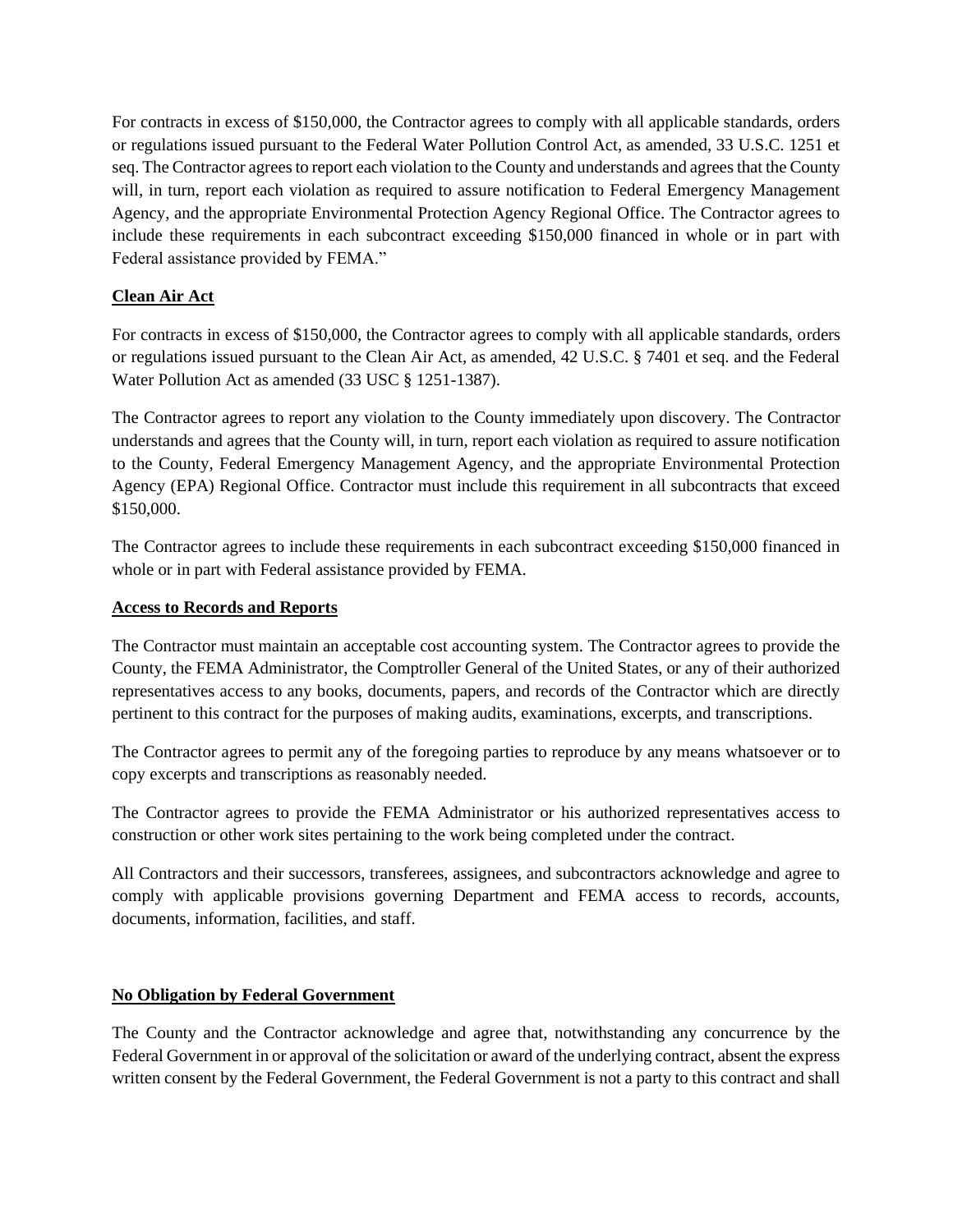not be subject to any obligations or liabilities to the County, the Contractor, or any other party (whether or not a party to that contract) pertaining to any matter resulting from the underlying contract.

The Contractor agrees to include the above clause in each subcontract financed in whole or in part with federal assistance. It is further agreed that the clause shall not be modified, except to identify the subcontractor who will be subject to its provisions.

## **Program Fraud and False or Fraudulent Statements or Related Acts**

The Contractor acknowledges that 31 U.S.C. Chap. 38 (Administrative Remedies for False Claims and Statements) applies to the Contractor's actions pertaining to this contract. Upon execution of the underlying contract, the Contractor certifies or affirms the truthfulness and accuracy of any statement it has made, it makes, it may make, or causes to be made, pertaining to the underlying contract or the Federally assisted project for which this contract work is being performed. In addition to other penalties that may be applicable, the Contractor further acknowledges that if it makes, or causes to be made, a false, fictitious, or fraudulent claim, statement, submission, or certification, the Federal Government reserves the right to impose the penalties of the Program Fraud Civil Remedies Act of 1986 on the Contractor to the extent the Federal Government deems appropriate.

The Contractor also acknowledges that if it makes, or causes to be made, a false, fictitious, or fraudulent claim, statement, submission, or certification to the Federal Government under a contract connected with a project that is financed in whole or in part with Federal assistance, the Government reserves the right to impose the penalties of 18 U.S.C.  $\S$  1001 and 49 U.S.C.  $\S$  5307(n)(1) on the Contractor, to the extent the Federal Government deems appropriate.

The Contractor agrees to include the above two clauses in each subcontract financed in whole or in part with Federal assistance. It is further agreed that the clauses shall not be modified, except to identify the subcontractors who will be subject to the provisions.

# **Changes**

Any change in the contract cost, modification, change order, or constructive change must be allowable, allocable, within the scope of its funding, grant or cooperative agreement, and reasonable for the completion of project scope. All changes and/or amendments to the contract will be outlined in detail, formalized in writing, and signed by the authorized representative of each party. Contractor's failure to do so shall constitute a material breach of the contract.

# **Termination**

*Termination Without Cause*. The County may immediately terminate this Agreement at any time without cause by giving 30 days' written notice to the Contractor.

*Termination for Default by Either Party*. By giving written notice to the other party, either party may terminate this Agreement upon the occurrence of one or more of the following events:

The other party violates or fails to perform any covenant, provision, obligation, term or condition contained in this Agreement, provided that, unless otherwise stated in this Agreement, such failure or violation shall not be cause for termination if both of the following conditions are satisfied: (i) such default is reasonably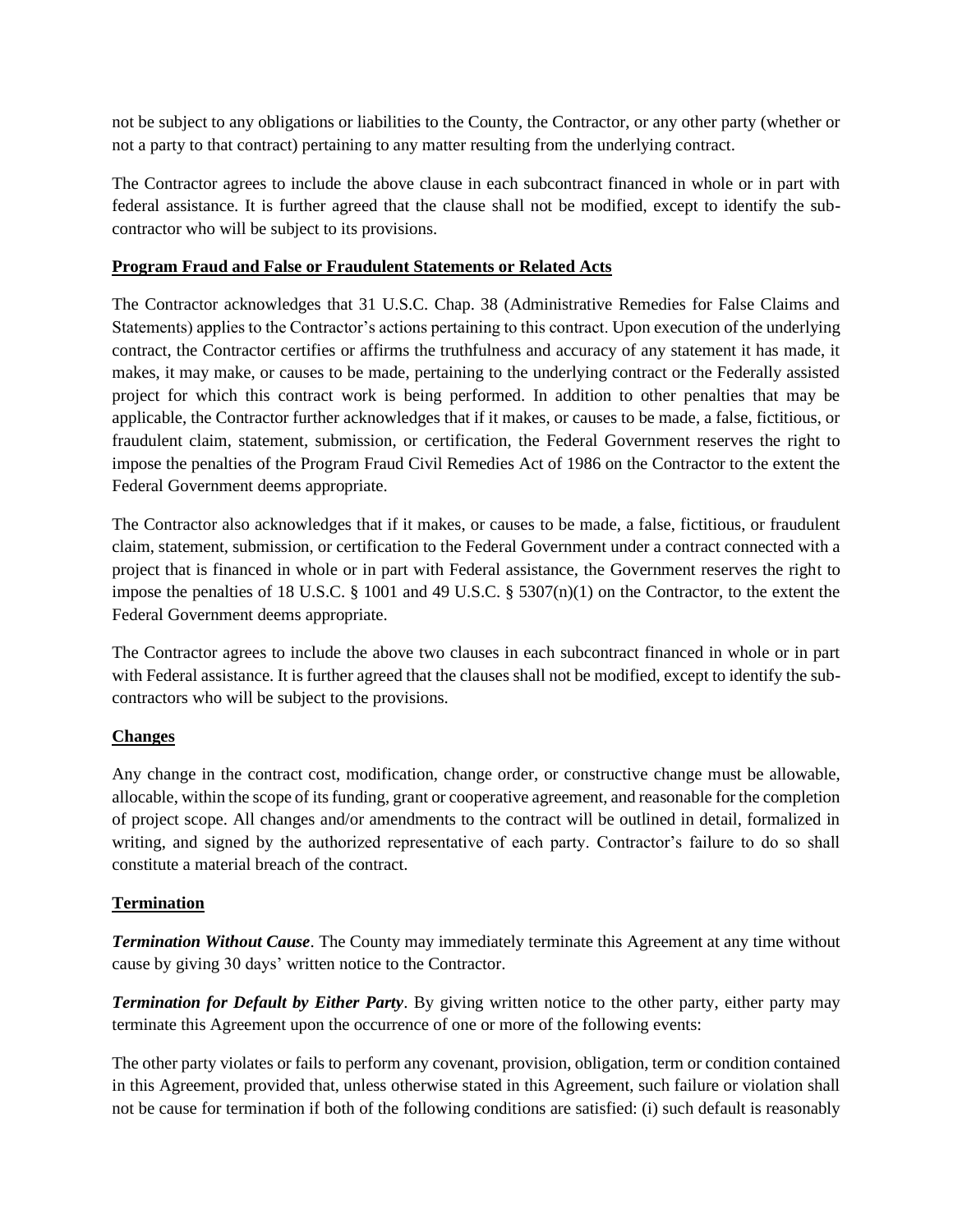susceptible to cure; and (ii) the other party cures such default within thirty (30) days of receipt of written notice of default from the non-defaulting party; or

The other party attempts to assign, terminate or cancel this Agreement contrary to the terms hereof; or

The other party ceases to do business as a going concern, makes an assignment for the benefit of creditors, admits in writing its inability to pay debts as they become due, files a petition in bankruptcy or has an involuntary bankruptcy petition filed against it (except in connection with a reorganization under which the business of such party is continued and performance of all its obligations under this Agreement shall continue), or if a receiver, trustee or liquidator is appointed for it or any substantial part of other party's assets or properties.

Any notice of default pursuant to this Section shall identify and state the party's intent to terminate this Agreement if the default is not cured within the specified period.

*Additional Grounds for Default Termination by the County.* By giving written notice to the Contractor, the County may also terminate this Agreement upon the occurrence of one or more of the following events (which shall each constitute grounds for termination without a cure period and without the occurrence of any of the other events of default previously listed):

The Contractor makes or allows to be made any material written misrepresentation or provides any materially misleading written information in connection with this Agreement, Contractor's Proposal, or any covenant, agreement, obligation, term or condition contained in this Agreement; or

The Contractor takes or fails to take any action which constitutes grounds for immediate termination under the terms of this Agreement, including but not limited to failure to obtain or maintain the insurance policies and endorsements as required by this Agreement, or failure to provide the proof of insurance as required by this Agreement.

*Cancellation of Orders and Subcontracts*. In the event this Agreement is terminated by the County for any reason prior to the end of the term, the Contractor shall upon termination immediately discontinue all service in connection with this Agreement and promptly cancel all existing orders and subcontracts, which are chargeable to this Agreement. As soon as practicable after receipt of notice of termination, the Contractor shall submit a statement to the County showing in detail the services performed under this Agreement to the date of termination.

*No Effect on Taxes, Fees, Charges, or Reports*. Any termination of the Agreement shall not relieve the Contractor of the obligation to pay any fees, taxes or other charges then due to the County, nor relieve the Contractor of the obligation to file any daily, monthly, quarterly or annual reports covering the period to termination nor relieve the Contractor from any claim for damages previously accrued or then accruing against the Contractor.

*Obligations Upon Expiration or Termination.* Upon expiration or termination of this Agreement, the Contractor shall promptly (a) return to the County all computer programs, files, documentation, data, media, related material and any other recording devices, information, or compact discs that are owned by the County; (b) deliver to the County all Work Product; (c) allow the County or a new vendor access to the systems, software, infrastructure, or processes of the Contractor that are necessary to migrate the Services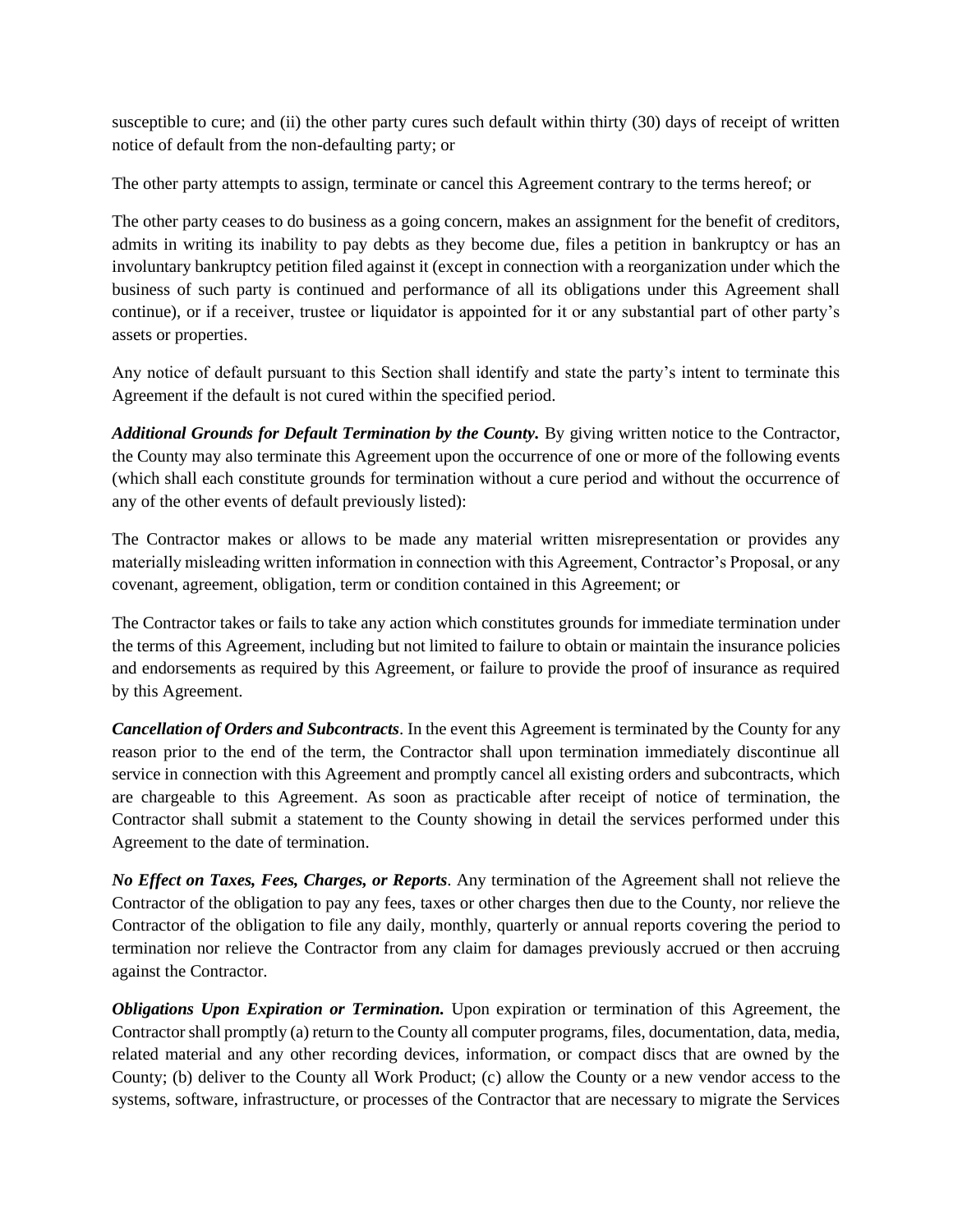to a new vendor; and (d) refund to the County all pre-paid sums for Products or Services that have been cancelled and will not be delivered.

*No Suspension*. In the event that the County disputes in good faith an allegation of default by the Contractor, notwithstanding anything to the contrary in this Agreement, the Contractor agrees that it will not terminate this Agreement or suspend or limit the delivery of Products or Services or any warranties or repossess, disable or render unusable any Software supplied by the Contractor, unless (i) the parties agree in writing, or (ii) an order of a court of competent jurisdiction determines otherwise.

*Authority to Terminate*. The County Manager or their designee is authorized to terminate this Agreement on behalf of the County.

*Audit.* During the term of the Agreement and for a period of one (1) year after termination or expiration of this Agreement for any reason, the County shall have the right to audit, either itself or through a third party, all books and records (including but not limited to the technical records) and facilities of the Contractor necessary to evaluate Contractor's compliance with the terms and conditions of the Agreement or the County's payment obligations. The County shall pay its own expenses, relating to such audits, but shall not have to pay any expenses or additional costs of the Contractor. However, if non-compliance is found that would have cost the County in excess of \$5,000 but for the audit, then the Contractor shall be required to reimburse the County for the cost of the audit.

# **Remedies**

*Liquidated Damages:* The County and the Contractor acknowledge and agree that the County may incur costs if the Contractor fails to meet the delivery times set forth in the Request for Proposal for the Products and Services. The parties further acknowledge and agree that: (a) the County may be damaged by such failures, including loss of goodwill and administrative costs; but that (b) the costs that the County might reasonably be anticipated to accrue as a result of such failures are difficult to ascertain due to their indefiniteness and uncertainty. Accordingly, the Contractor agrees to pay liquidated damages at the rates set forth in the Request for Proposal (if applicable). The parties agree that the liquidated damages set forth in the Request for Proposal shall be the County's exclusive remedy for loss of goodwill and administrative costs, attributable to a failure by the Contractor to meet such delivery times, but shall not be the remedy for the cost to cover or other direct damages.

*Right to Cover*: If the Contractor fails to meet any completion date or resolution time set forth in this Agreement (including the Exhibits), and it fails to cure such default within one (1) business day after receiving written notice from the County of such failure, the County may take any of the following actions with or without terminating this Agreement, and in addition to and without limiting any other remedies it may have:

Employ such means as it may reasonably deem advisable and appropriate to perform itself or obtain the Services from a third party until the matter is resolved and the Contractor is again able to resume performance under this Agreement; and

Deduct any and all reasonable expenses incurred by the County in obtaining or performing the Services from any money then due or to become due the Contractor and, should the County's reasonable cost of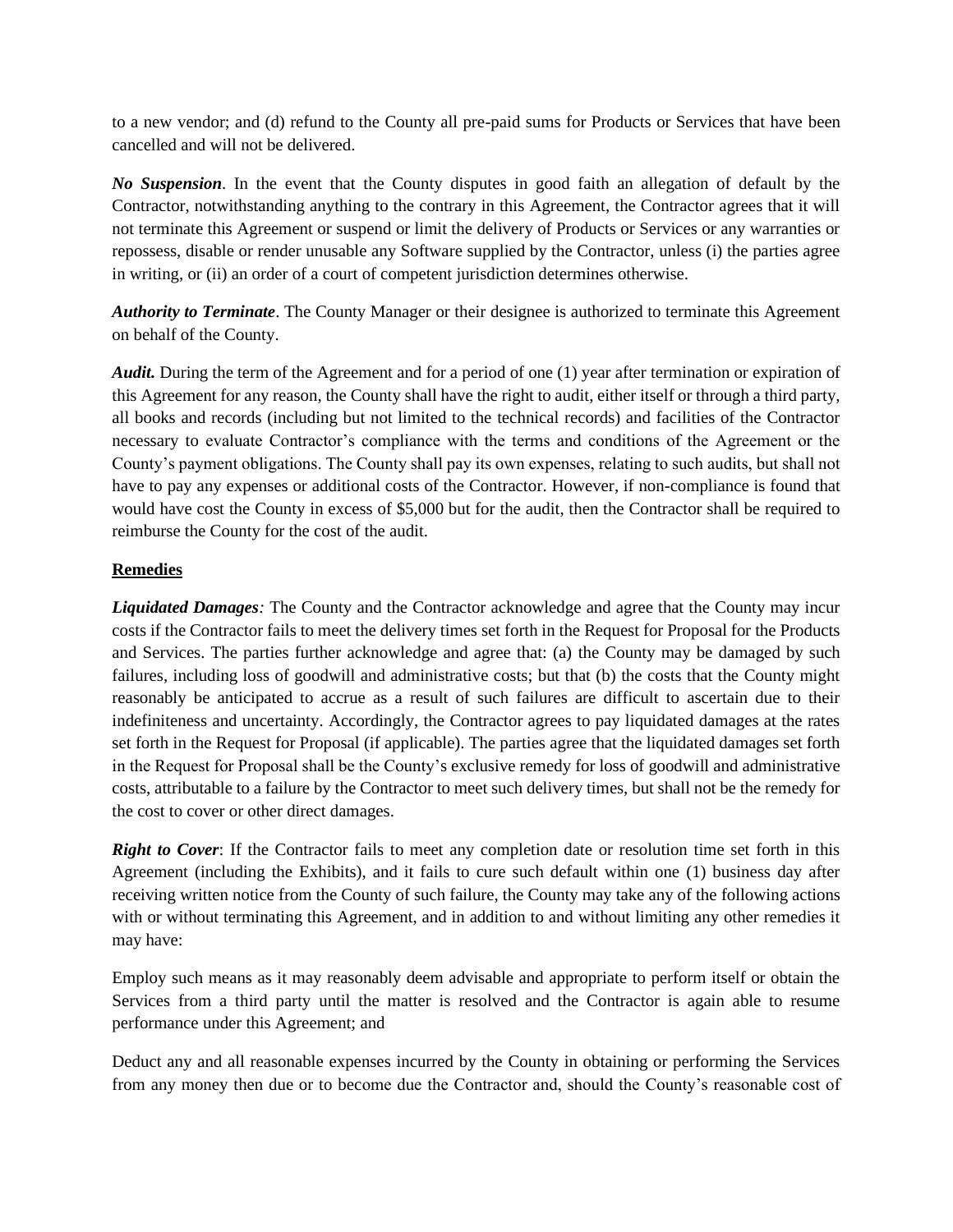obtaining or performing the services exceed the amount due the Contractor, collect the difference from the Contractor.

*Right to Withhold Payment.* If the Contractor materially breaches any provision of this Agreement, the County shall have a right to withhold all payments due to the Contractor with respect to the services that are the subject of such breach until such breach has been fully cured.

*Specific Performance and Injunctive Relief*. The Contractor agrees that due to the potential impact on public health, monetary damages may not be an adequate remedy for the Contractor's failure to provide the Services required by this Agreement, and monetary damages may not be the equivalent of the performance of such obligation. Accordingly, the Contractor hereby agrees that the County may seek an order granting specific performance of such obligations of the Contractor in a court of competent jurisdiction within the State of North Carolina. The Contractor further consents to the County seeking injunctive relief (including a temporary restraining order) to assure performance in the event the Contractor breaches the Agreement in any material respect.

**Setoff.** Each party shall be entitled to setoff and deduct from any amounts owed to the other party pursuant to this Agreement all damages and expenses incurred as a result of the other party's breach of this Agreement, following any applicable cure periods, and provided such party has given notice of its intention to apply a setoff prior to making the payment deduction, together with documentary evidence demonstrating that such party has actually incurred the damages and/or expenses being setoff.

*Other Remedies*. Except as specifically set forth in the main body of this Agreement, the remedies set forth above shall be deemed cumulative and not exclusive and may be exercised successively or concurrently, in addition to any other available remedy

# **Debarment and Suspension**

A contract award (see CFR 180.220) must not be made to parties listed on the government wide exclusions in the System for Award Management (SAM), in accordance with the OMB guidelines at 2 CFR 180 that implement Executive Orders 12549 (3 CFR Part 1986 Comp., p. 189) and 12689 (3 CFR Part 1989 Comp., p. 235), "Debarment and Suspension." SAM exclusions contain the names of parties debarred, suspended, or otherwise excluded by agencies, as well as parties declared ineligible under statutory or regulatory authority other than Executive Order 12549. The Contractor shall certify compliance.

This contract is a covered transaction for purposes of 2 CFR Part 180 and 2 CFR Part. 3000. As such, the Contractor is required to verify that none of the Contractor, its principals (defined at 2 CFR § 180.995), or its affiliates (defined at 2 CFR § 180.905) are excluded (defined at 2 CFR§ 180.940) or disqualified (defined at 2 CFR § 180.935).

The Contractor is required to comply with 2 CFR Part 180, Subpart C and 2 CFR Part 3000, Subpart C and must include a requirement to comply with these regulations in any lower tier covered transaction it enters into. By signing and submitting its bid or proposal, the bidder or proper certifies that:

This certification in this clause is a material representation of fact relied upon by the County. If it is later determined that the bidder or proposer knowingly rendered an erroneous certification, in addition to remedies available by the County, the federal government may pursue available remedies, including but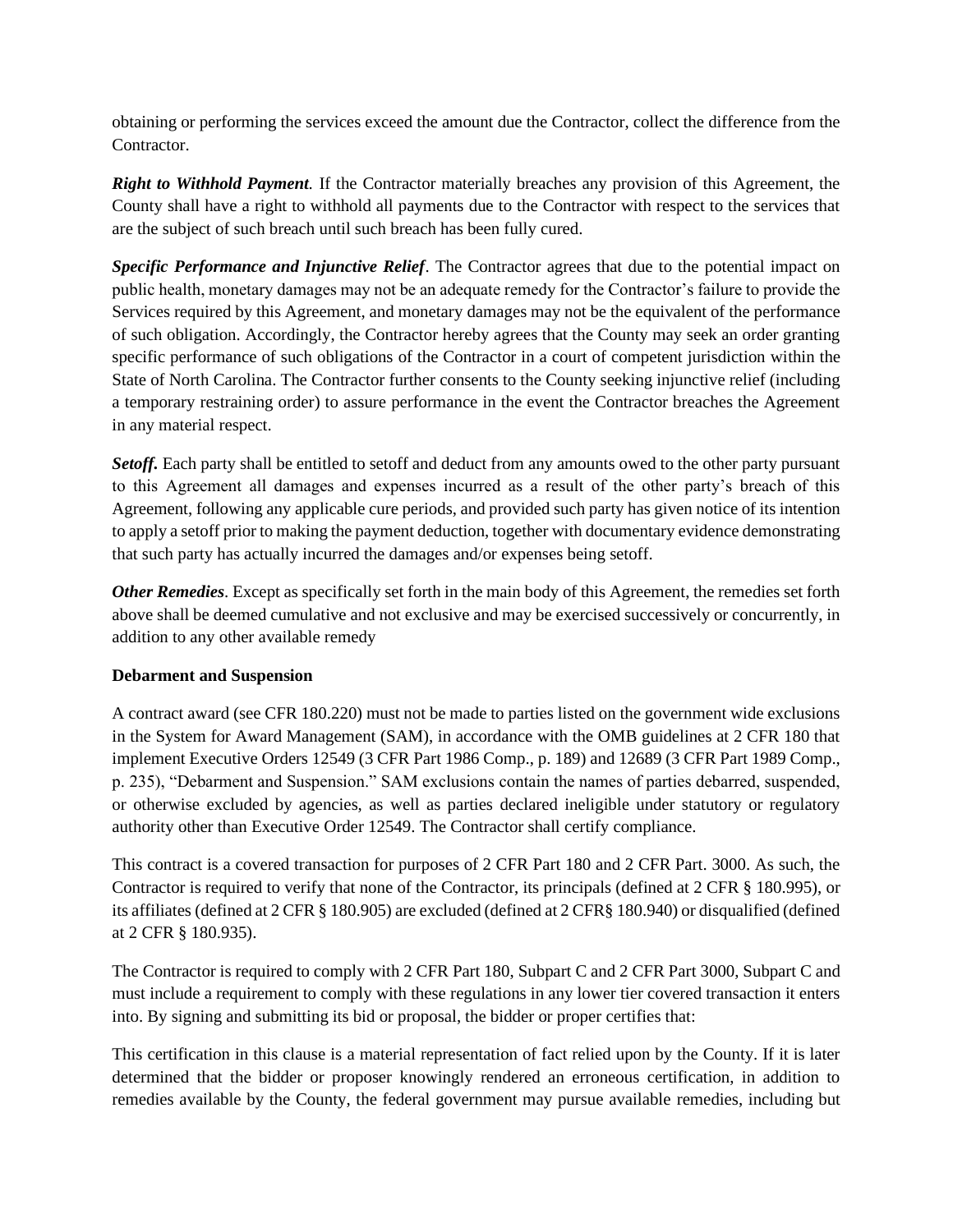not limited to suspension and/or debarment. The bidder or proposer agrees to comply with the requirements of 2 CFR Part 180, Subpart C and 2 CFR Part 3000, Subpart C while this offer is valid and throughout the period of any contract that may arise from this offer. The bidder or proposer further agrees to include a provision requiring such compliance in its lower tier covered transactions."

# **Equal Employment Opportunity**

During the performance of this contract, the Contractor agrees as follows:

1. The Contractor shall not discriminate against any employee or applicant for employment because of race, color, religion, sex, or national origin. The Contractor will take affirmative action to ensure that applicants are employed, and that employees are treated during employment without regard to their race, color, religion, sex, or national origin. Such action shall include, but not be limited to the following: Employment, upgrading, demotion, or transfer; recruitment or recruitment advertising; layoff or termination; rates of pay or other forms of compensation; and selection for training, including apprenticeship. The Contractor agrees to post in conspicuous places, available to employees and applicants for employment, notices to be provided setting forth the provisions of this nondiscrimination clause.

The Contractor will, in all solicitations or advertisements for employees placed by or on behalf of the Contractor, state that all qualified applicants will receive considerations for employment without regard to race, color, religion, sex, or national origin.

3. The Contractor will send to each labor union or representative of workers with which he has a collective bargaining agreement or other contract or understanding, a notice to be provided advising the said labor union or workers' representatives of the Contractor's commitments under this section, and shall post copies of the notice in conspicuous places available to employees and applicants for employment.

4. The Contractor will comply with all provisions of Executive Order 11246 of September 24, 1965, as amended by executive Order 11375, and with the rules, regulations, and relevant orders of the Secretary of Labor.

5. The Contractor will furnish all information and reports required by Executive Order 11246 of September 24, 1965, and by rules, regulations, and orders of the Secretary of Labor, or pursuant thereto, and will permit access to his books, records, and accounts by the administering agency and the Secretary of Labor for purposes of investigation to ascertain compliance with such rules, regulations, and orders.

6. In the event of the Contractor's noncompliance with the nondiscrimination clauses of this contract or with any of the said rules, regulations, or orders, this contract may be canceled, terminated, or suspended in whole or in part and the Contractor may be declared ineligible for further Government contracts or federally assisted construction contracts in accordance with procedures authorized in Executive Order 11246 of September 24, 1965, and such other sanctions as may be imposed and remedies invoked as provided in Executive Order 11246 of September 24, 1965, or by rule, regulation, or order of the Secretary of Labor, or as otherwise provided by law.

7. The Contractor will include the portion of the sentence immediately preceding paragraph (1) and the provisions of paragraphs (1) through (7) in every subcontract or purchase order unless exempted by rules, regulations, or orders of the Secretary of Labor issued pursuant to section 204 of Executive Order 11246 of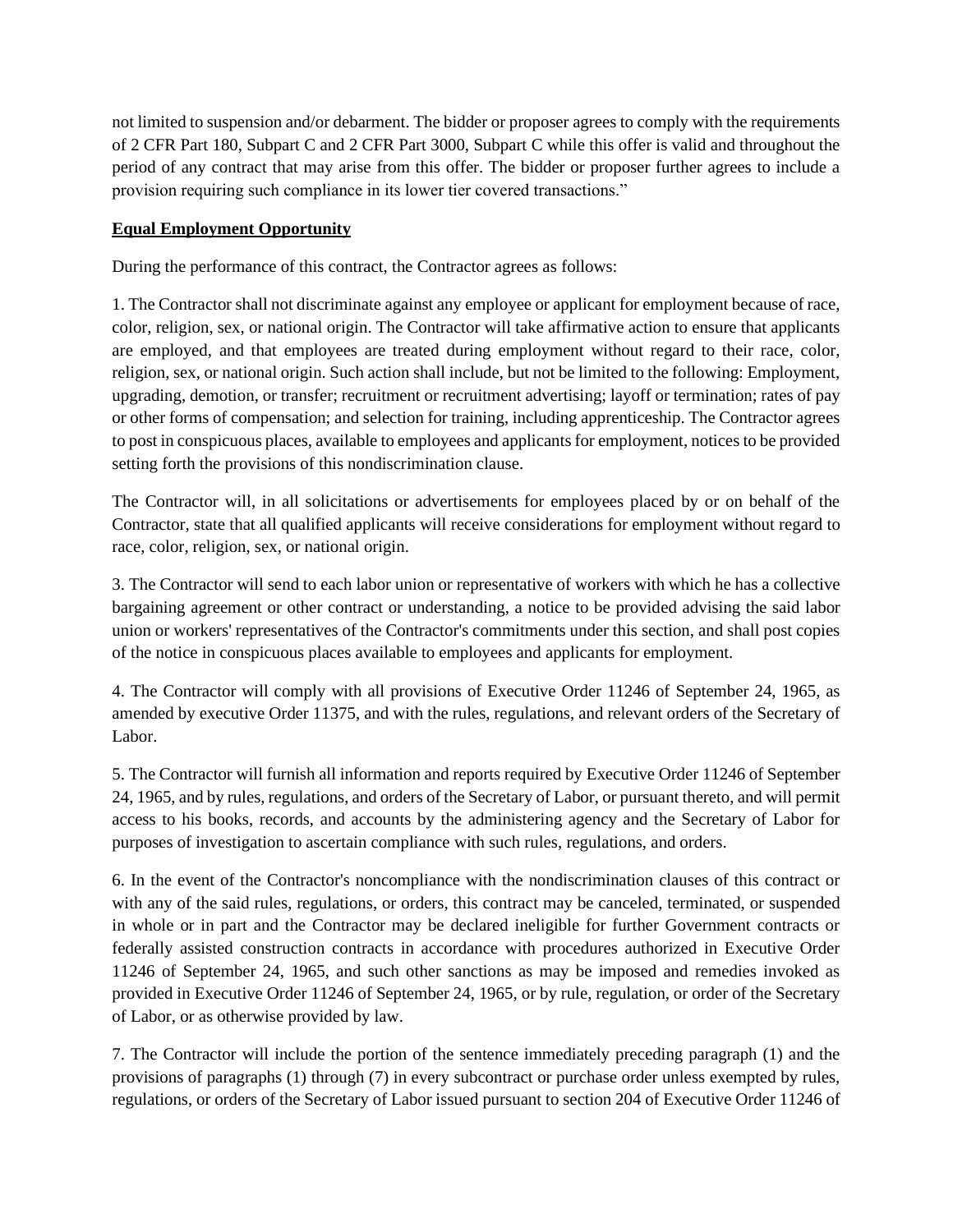September 24, 1965, so that such provisions will be binding upon each subcontractor or vendor. The Contractor will take such action with respect to any subcontract or purchase order as the administering agency may direct as a means of enforcing such provisions, including sanctions for noncompliance: Provided, however, that in the event a Contractor becomes involved in, or is threatened with, litigation with a subcontractor or vendor as a result of such direction by the administering agency the Contractor may request the United States to enter into such litigation to protect the interests of the United States.

### **Davis-Bacon Requirements**

If applicable to this contract, the Contractor agrees to comply with all provisions of the Davis Bacon Act as amended (40 U.S.C. 3141-348).

## 1. *Minimum Wages.*

(i) All laborers and mechanics employed or working upon the site of the work will be paid unconditionally and not less often than once a week, and without subsequent deduction or rebate on any account (except such payroll deductions as are permitted by the Secretary of Labor under the Copeland Act (29 CFR Part 3), the full amount of wages and bona fide fringe benefits (or cash equivalent thereof) due at time of payment computed at rates not less than those contained in the wage determination of the Secretary of Labor which is attached hereto and made a part hereof, regardless of any contractual relationship which may be alleged to exist between the Contractor and such laborers and mechanics.

Contributions made or costs reasonably anticipated for bona fide fringe benefits under section 1(b) (2) of the Davis-Bacon Act on behalf of laborers or mechanics are considered wages paid to such laborers or mechanics, subject to the provisions of paragraph (1) (iv) of this section; also, regular contributions made or costs incurred for more than a weekly period (but not less often than quarterly) under plans, funds, or programs which cover the particular weekly period, are deemed to be constructively made or incurred during such weekly period.

Such laborers and mechanics shall be paid the appropriate wage rate and fringe benefits on the wage determination for the classification of work actually performed, without regard to skill, except as provided in 29 CFR Part 5.5(a)(4). Laborers or mechanics performing work in more than one classification may be compensated at the rate specified for each classification for the time actually worked therein: *Provided* that the employer's payroll records accurately set forth the time spent in each classification in which work is performed. The wage determination (including any additional classification and wage rates conformed under (1)(ii) of this section) and the Davis-Bacon poster (WH-1321) shall be posted at all times by the Contractor and its sub-contractors at the site of the work in a prominent and accessible place where it can easily be seen by the workers.

(ii)(A) The contracting officer shall require that any class of laborers or mechanics, including helpers, which is not listed in the wage determination and which is to be employed under the contract shall be classified in conformance with the wage determination. The contracting officer shall approve an additional classification and wage rate and fringe benefits therefore only when the following criteria have been met:

The work to be performed by the classification requested is not performed by a classification in the wage determination;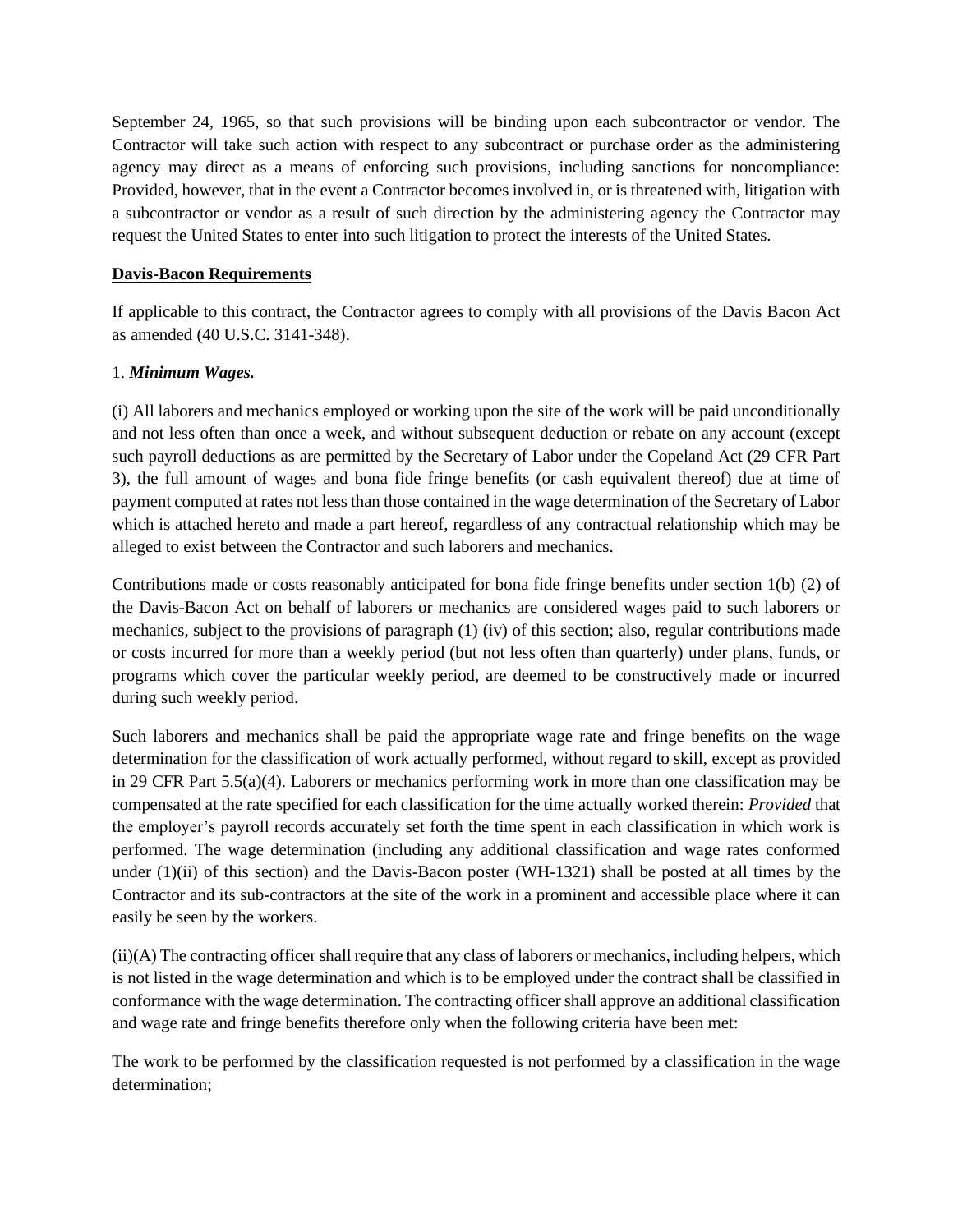(2) The classification is utilized in the area by the construction industry; and

(3) The proposed wage rate, including any bona fide fringe benefits, bears a reasonable relationship to the wage rates contained in the wage determination.

(B) If the Contractor and the laborers and mechanics to be employed in the classification (if known), or their representatives, and the contracting officer agree on the classification and wage rate (including the amount designated for fringe benefits where appropriate), a report of the action taken shall be sent by the contracting officer to the Administrator of the Wage and Hour Division, Employment Standards Administration, U.S. Department of Labor, Washington, DC 20210. The Administrator, or an authorized representative, will approve, modify, or disapprove every additional classification action within 30 days of receipt and so advise the contracting officer or will notify the contracting officer within the 30-day period that additional time is necessary.

(C) In the event the Contractor, the laborers, or mechanics to be employed in the classification, or their representatives, and the contracting officer do not agree on the proposed classification and wage rate (including the amount designated for fringe benefits where appropriate), the contracting officer shall refer the questions, including the views of all interested parties and the recommendation of the contracting officer, to the Administrator for determination. The Administrator, or an authorized representative, will issue a determination within 30 days of receipt and so advise the contracting officer or will notify the contracting officer within the 30-day period that additional time is necessary.

The wage rate (including fringe benefits where appropriate) determined pursuant to subparagraphs (1)(ii) (B) or (C) of this paragraph, shall be paid to all workers performing work in the classification under this contract from the first day on which work is performed in the classification.

(iii) Whenever the minimum wage rate prescribed in the contract for a class of laborers or mechanics includes a fringe benefit which is not expressed as an hourly rate, the Contractor shall either pay the benefit as stated in the wage determination or shall pay another bona fide fringe benefit or an hourly cash equivalent thereof.

(iv) If the Contractor does not make payments to a trustee or other third person, the Contractor may consider as part of the wages of any laborer or mechanic the amount of any costs reasonably anticipated in providing bona fide fringe benefits under a plan or program: *Provided* that the Secretary of Labor has found, upon the written request of the Contractor, that the applicable standards of the Davis-Bacon Act have been met. The Secretary of Labor may require the Contractor to set aside assets, in a separate account, for the meeting of obligations under the plan or program.

# 2. *Withholding.*

The County shall upon its own action or upon written request of an authorized representative of the Department of Labor withhold or cause to be withheld from the Contractor under this contract or any other Federal contract with the same prime Contractor, or any other federally-assisted contract subject to Davis-Bacon prevailing wage requirements, which is held by the same prime Contractor, so much of the accrued payments or advances as may be considered necessary to pay laborers and mechanics, including apprentices, trainees, and helpers, employed by the Contractor or any sub-contractor the full amount of wages required by the contract. In the event of failure to pay any laborer or mechanic, including any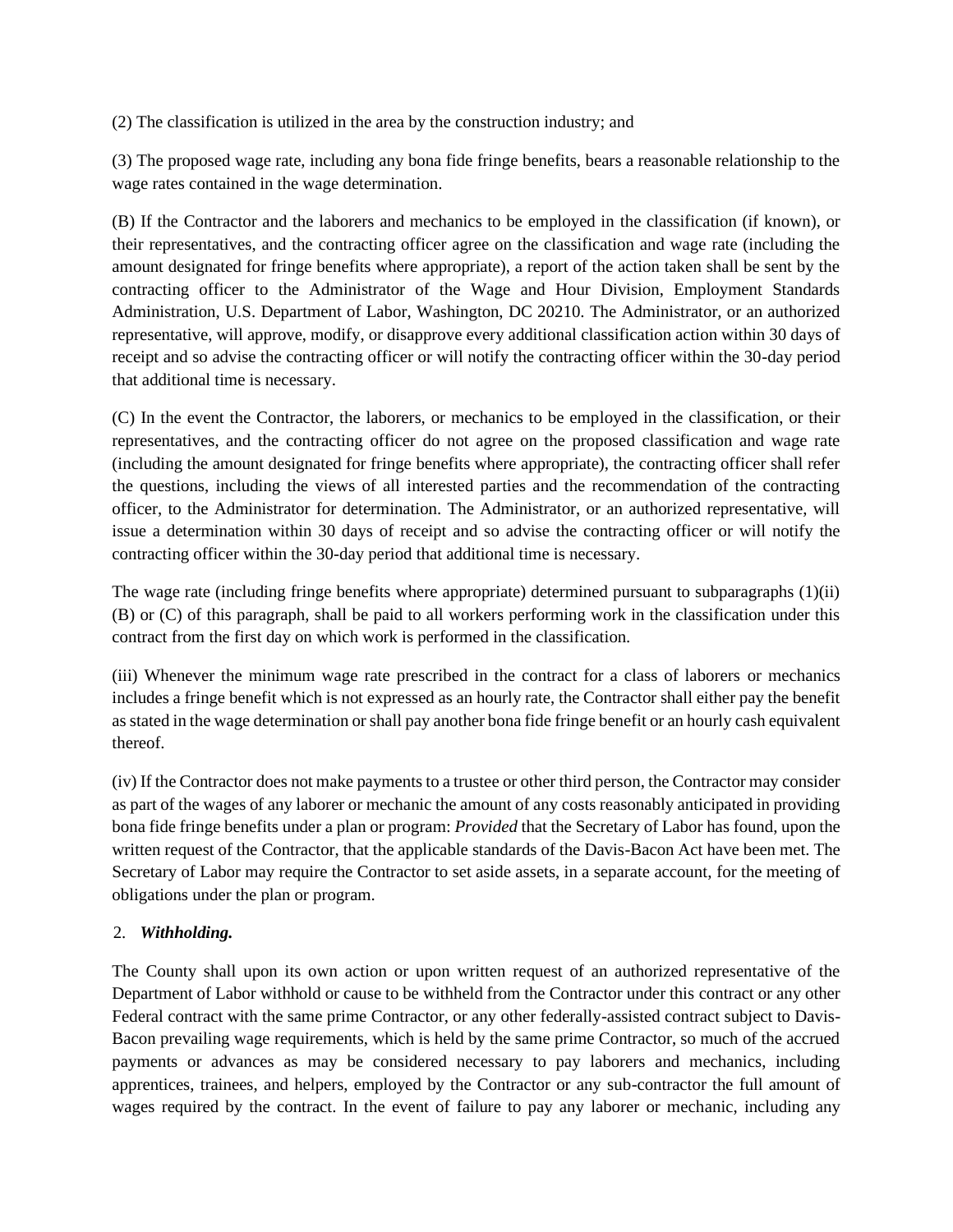apprentice, trainee, or helper, employed or working on the site of work, all or part of the wages required by the contract, the Sponsor may, after written notice to the Contractor, Sponsor, Applicant, or Owner, take such action as may be necessary to cause the suspension of any further payment, advance, or guarantee of funds until such violations have ceased.

#### 3. *Payrolls and Basic Records.*

(i) Payrolls and basic records relating thereto shall be maintained by the Contractor during the course of the work and preserved for a period of three years thereafter for all laborers and mechanics working at the site of the work. Such records shall contain the name, address, and social security number of each such worker; his or her correct classification; hourly rates of wages paid (including rates of contributions or costs anticipated for bona fide fringe benefits or cash equivalents thereof of the types described in  $1(b)(2)(B)$  of the Davis-Bacon Act); daily and weekly number of hours worked; deductions made; and actual wages paid. Whenever the Secretary of Labor has found under 29 CFR 5.5(a)(1)(iv) that the wages of any laborer or mechanic include the amount of any costs reasonably anticipated in providing benefits under a plan or program described in section 1(b)(2)(B) of the Davis-Bacon Act, the Contractor shall maintain records that show that the commitment to provide such benefits is enforceable, that the plan or program is financially responsible, and that the plan or program has been communicated in writing to the laborers or mechanics affected, and that show the costs anticipated or the actual costs incurred in providing such benefits. Contractors employing apprentices or trainees under approved programs shall maintain written evidence of the registration of apprenticeship programs and certification of trainee programs, the registration of the apprentices and trainees, and the ratios and wage rates prescribed in the applicable programs.

(ii) (A) The Contractor shall submit weekly for each week in which any contract work is performed a copy of all payrolls to the Sponsor if the agency is a party to the contract, but if the agency is not such a party, the Contractor will submit the payrolls to the applicant, Sponsor, or Owner, as the case may be, for transmission to the Sponsor. The payrolls submitted shall set out accurately and completely all of the information required to be maintained under 29 CFR  $5.5(a)(3)(i)$ , except that full social security numbers and home addresses shall not be included on weekly transmittals. Instead the payrolls shall only need to include an individually identifying number for each employee (*e.g.* the last four digits of the employee's social security number). The required weekly payroll information may be submitted in any form desired. Optional Form WH–347 is available for this purpose from the Wage and Hour Division Web site at *www.dol.gov/whd/forms/wh347instr.htm* or its successor site. The prime Contractor is responsible for the submission of copies of payrolls by all sub-contractors. Contractors and sub-contractors shall maintain the full social security number and current address of each covered worker and shall provide them upon request to the Sponsor if the agency is a party to the contract, but if the agency is not such a party, the Contractor will submit them to the applicant, sponsor, or Owner, as the case may be, for transmission to the Sponsor, the Contractor, or the Wage and Hour Division of the Department of Labor for purposes of an investigation or audit of compliance with prevailing wage requirements. It is not a violation of this section for a prime Contractor to require a sub-contractor to provide addresses and social security numbers to the prime Contractor for its own records, without weekly submission to the sponsoring government agency (or the applicant, Sponsor, or Owner).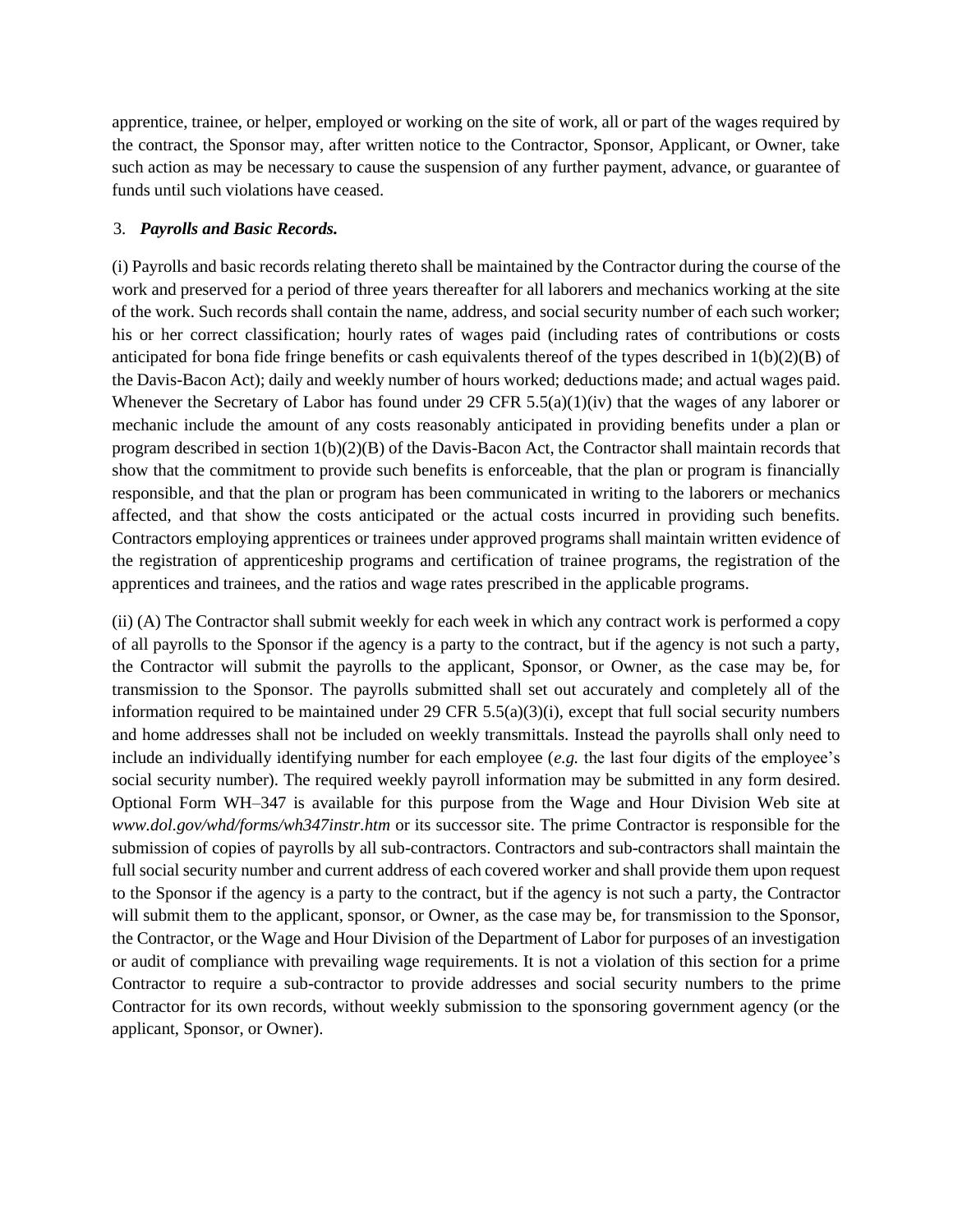(B) Each payroll submitted shall be accompanied by a "Statement of Compliance," signed by the Contractor or subcontractor or his or her agent who pays or supervises the payment of the persons employed under the contract and shall certify the following:

(1) The payroll for the payroll period contains the information required to be provided under 29 CFR § 5.5(a)(3)(ii), the appropriate information is being maintained under 29 CFR  $\S$  5.5 (a)(3)(i), and that such information is correct and complete;

(2) Each laborer and mechanic (including each helper, apprentice, and trainee) employed on the contract during the payroll period has been paid the full weekly wages earned, without rebate, either directly or indirectly, and that no deductions have been made either directly or indirectly from the full wages earned, other than permissible deductions as set forth in Regulations 29 CFR Part 3;

(3) Each laborer or mechanic has been paid not less than the applicable wage rates and fringe benefits or cash equivalents for the classification of work performed, as specified in the applicable wage determination incorporated into the contract.

(C) The weekly submission of a properly executed certification set forth on the reverse side of Optional Form WH-347 shall satisfy the requirement for submission of the "Statement of Compliance" required by paragraph  $(3)(ii)(B)$  of this section.

(D) The falsification of any of the above certifications may subject the Contractor or sub-contractor to civil or criminal prosecution under Section 1001 of Title 18 and Section 231 of Title 31 of the United States Code.

(iii) The Contractor or subcontractor shall make the records required under paragraph (3)(i) of this section available for inspection, copying, or transcription by authorized representatives of the sponsor, the Sponsor, or the Department of Labor and shall permit such representatives to interview employees during working hours on the job. If the Contractor or subcontractor fails to submit the required records or to make them available, the Federal agency may, after written notice to the Contractor, Sponsor, applicant, or Owner, take such action as may be necessary to cause the suspension of any further payment, advance, or guarantee of funds. Furthermore, failure to submit the required records upon request or to make such records available may be grounds for debarment action pursuant to 29 CFR 5.12.

# 4. *Apprentices and Trainees.*

(i) Apprentices. Apprentices will be permitted to work at less than the predetermined rate for the work they performed when they are employed pursuant to and individually registered in a bona fide apprenticeship program registered with the U.S. Department of Labor, Employment and Training Administration, Bureau of Apprenticeship and Training, or with a State Apprenticeship Agency recognized by the Bureau, or if a person is employed in his or her first 90 days of probationary employment as an apprentice in such an apprenticeship program, who is not individually registered in the program, but who has been certified by the Bureau of Apprenticeship and Training or a State Apprenticeship Agency (where appropriate) to be eligible for probationary employment as an apprentice. The allowable ratio of apprentices to journeymen on the job site in any craft classification shall not be greater than the ratio permitted to the Contractor to the entire work force under the registered program. Any worker listed on a payroll at an apprentice wage rate, who is not registered or otherwise employed as stated above, shall be paid not less than the applicable wage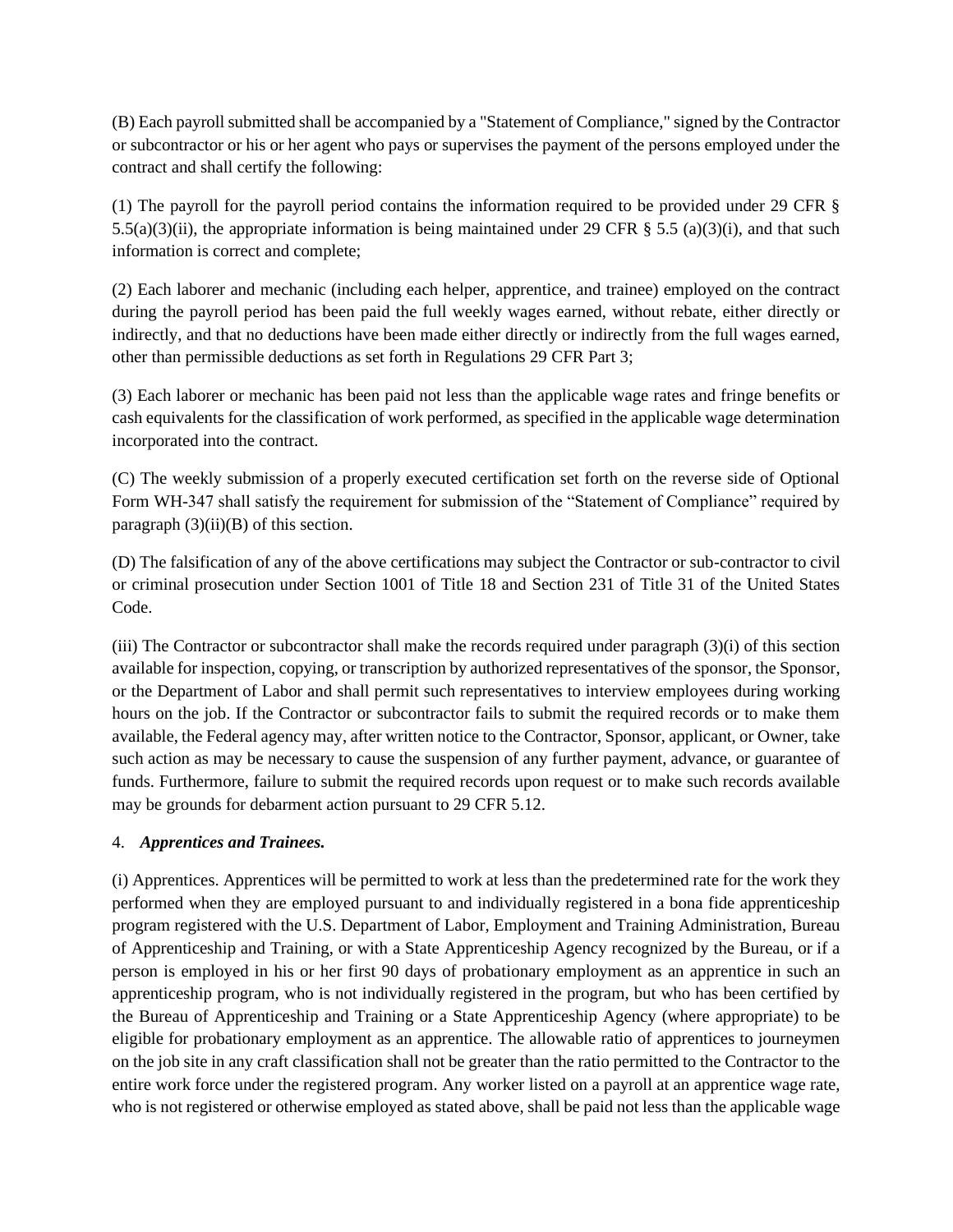rate on the wage determination for the classification of work actually performed. In addition, any apprentice performing work on the job site in excess of the ratio permitted under the registered program shall be paid not less than the applicable wage rate on the wage determination for the work actually performed. Where a Contractor is performing construction on a project in a locality other than that in which its program is registered, the ratios and wage rates (expressed in percentages of the journeyman's hourly rate) specified in the Contractor's or sub-Contractor's registered program shall be observed. Every apprentice must be paid at not less than the rate specified in the registered program for the apprentice's level of progress, expressed as a percentage of the journeymen hourly rate specified in the applicable wage determination. Apprentices shall be paid fringe benefits in accordance with the provisions of the apprenticeship program. If the apprenticeship program does not specify fringe benefits, apprentices must be paid the full amount of fringe benefits listed on the wage determination for the applicable classification. If the Administrator determines that a different practice prevails for the applicable apprentice classification, fringes shall be paid in accordance with that determination. In the event the Bureau of Apprenticeship and Training, or a State Apprenticeship Agency recognized by the Bureau, withdraws approval of an apprenticeship program, the Contractor will no longer be permitted to utilize apprentices at less than the applicable predetermined rate for the work performed until an acceptable program is approved.

(ii) Trainees. Except as provided in 29 CFR 5.16, trainees will not be permitted to work at less than the predetermined rate for the work performed unless they are employed pursuant to and individually registered in a program which has received prior approval, evidenced by formal certification by the U.S. Department of Labor, Employment and Training Administration. The ratio of trainees to journeymen on the job site shall not be greater than permitted under the plan approved by the Employment and Training Administration. Every trainee must be paid at not less than the rate specified in the approved program for the trainee's level of progress, expressed as a percentage of the journeyman hourly rate specified in the applicable wage determination. Trainees shall be paid fringe benefits in accordance with the provisions of the trainee program. If the trainee program does not mention fringe benefits, trainees shall be paid the full amount of fringe benefits listed on the wage determination unless the Administrator of the Wage and Hour Division determines that there is an apprenticeship program associated with the corresponding journeyman wage rate on the wage determination that provides for less than full fringe benefits for apprentices. Any employee listed on the payroll at a trainee rate that is not registered and participating in a training plan approved by the Employment and Training Administration shall be paid not less than the applicable wage rate on the wage determination for the classification of work actually performed. In addition, any trainee performing work on the job site in excess of the ratio permitted under the registered program shall be paid not less than the applicable wage rate on the wage determination for the work actually performed. In the event the Employment and Training Administration withdraws approval of a training program, the Contractor will no longer be permitted to utilize trainees at less than the applicable predetermined rate for the work performed until an acceptable program is approved.

(iii) Equal Employment Opportunity. The utilization of apprentices, trainees, and journeymen under this part shall be in conformity with the equal employment opportunity requirements of Executive Order 11246, as amended, and 29 CFR Part 30.

#### 5. *Compliance with Copeland Act Requirements.*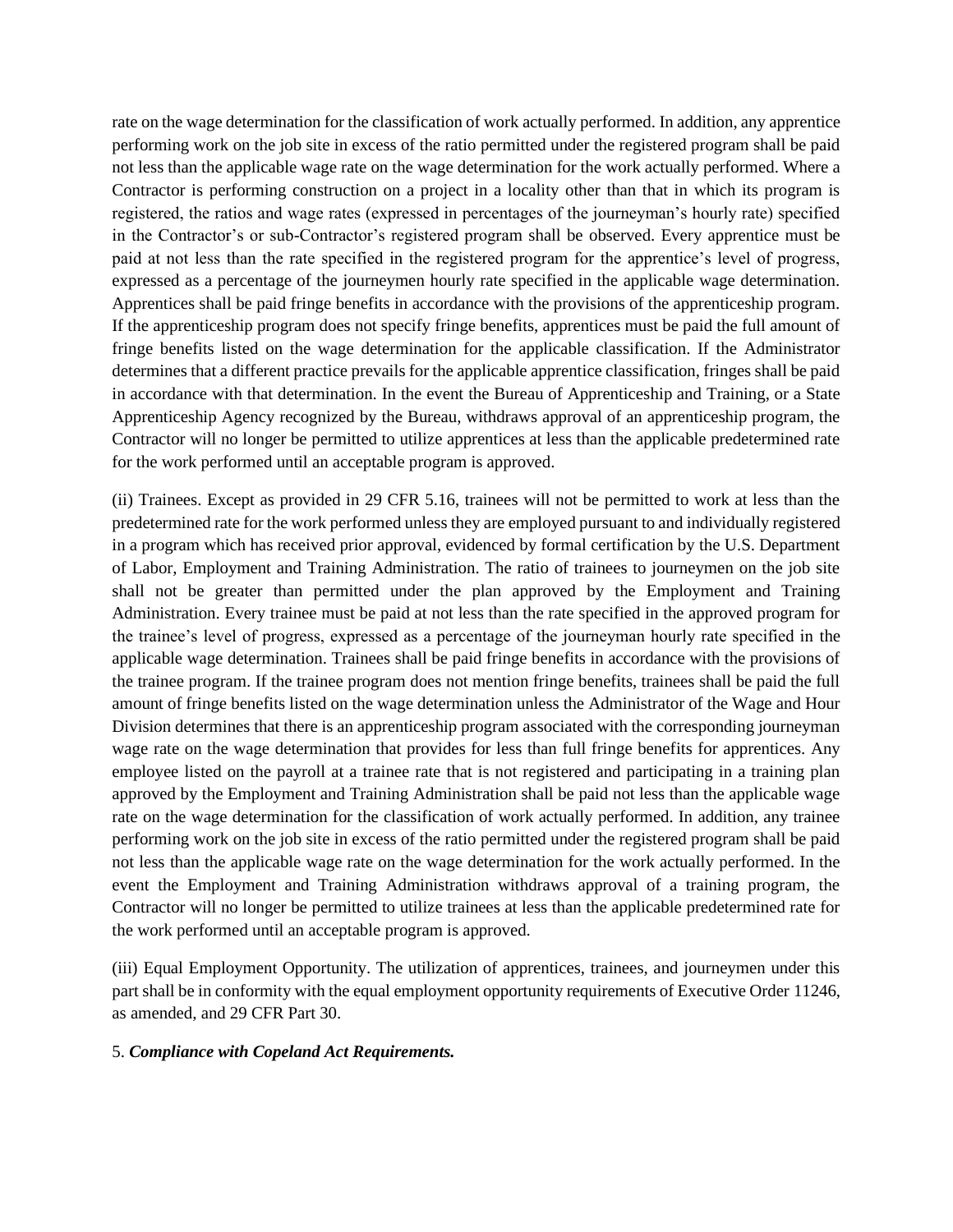The Contractor shall comply with the requirements of 29 CFR Part 3, which are incorporated by reference in this contract.

# 6. *Subcontracts.*

The Contractor or subcontractor shall insert in any subcontracts the clauses contained in 29 CFR Part 5.5(a)(1) through (10) and such other clauses as the Sponsor may by appropriate instructions require, and also a clause requiring the subcontractor to include these clauses in any lower tier subcontracts. The prime Contractor shall be responsible for the compliance by any subcontractor or lower tier subcontractor with all the contract clauses in 29 CFR Part 5.5.

# Contract Termination: Debarment.

A breach of the contract clauses in paragraph 1 through 10 of this section may be grounds for termination of the contract, and for debarment as a Contractor and a subcontractor as provided in 29 CFR 5.12.

# 8. *Compliance with Davis-Bacon and Related Act Requirements*.

All rulings and interpretations of the Davis-Bacon and Related Acts contained in 29 CFR Parts 1, 3, and 5 are herein incorporated by reference in this contract.

# 9. Disputes Concerning Labor Standards.

Disputes arising out of the labor standards provisions of this contract shall not be subject to the general disputes' clause of this contract. Such disputes shall be resolved in accordance with the procedures of the Department of Labor set forth in 29 CFR Parts 5, 6, and 7. Disputes within the meaning of this clause include disputes between the Contractor (or any of its subcontractors) and the contracting agency, the U.S. Department of Labor, or the employees or their representatives.

# 10. Certification of Eligibility.

(i) By entering into this contract, the Contractor certifies that neither it (nor he or she) nor any person or firm who has an interest in the Contractor's firm is a person or firm ineligible to be awarded Government contracts by virtue of section 3(a) of the Davis-Bacon Act or 29 CFR 5.12(a)(1).

(ii) No part of this contract shall be subcontracted to any person or firm ineligible for award of a Government contract by virtue of section 3(a) of the Davis-Bacon Act or 29 CFR 5.12(a)(1).

(iii) The penalty for making false statements is prescribed in the U.S. Criminal Code, 18 USC 1001.

# **Copeland "Anti-Kickback" Act**

*Contractor.* The Contractor must comply with the requirements of the Copeland "Anti-Kickback" Act (18 U.S.C. § 874 and 40 U.S.C. § 3145) and the requirements of 29 CFR Part 3 *as may be applicable*, which are incorporated by reference into this contract.

Contractor and subcontractors are prohibited from inducing, by any means, any person employed on the project to give up any part of the compensation to which the employee is entitled. The Contractor and each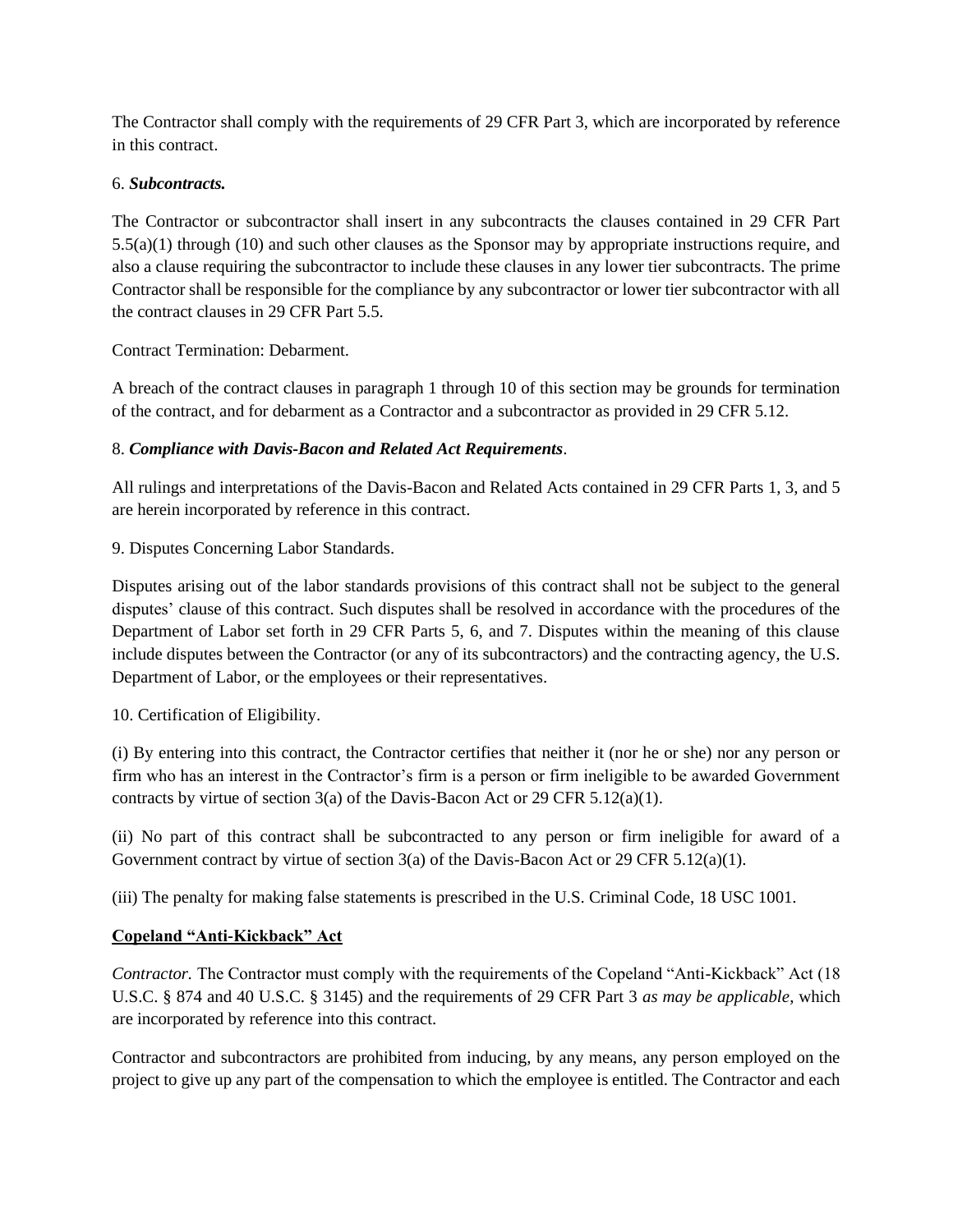subcontractor must submit to the Owner, a weekly statement on the wages paid to each employee performing on covered work during the prior week

*Subcontracts*. The Contractor or subcontractor shall insert in any subcontracts the clause above and such other clauses as FEMA may by appropriate instructions require, and also a clause requiring the subcontractors to include these clauses in any lower tier subcontracts. The prime Contractor shall be responsible for the compliance by any subcontractor or lower tier subcontractor with all of these contract clauses.

*Breach*. A breach of the contract clauses above may be grounds for termination of the contract, and for debarment as a Contractor and subcontractor as provided in 29 CFR § 5.12."

## **Contract Work Hours and Safety Standards Act (40 U.S.C. 3701-3708)**

Where applicable, all contracts awarded in excess of \$100,000 that involve the employment of mechanics or laborers must be in compliance with 40 U.S.C. 3702 and 3704, as supplemented by Department of Labor regulations (29 CFR Part 5).

1. Overtime requirements. No Contractor or subcontractor contracting for any part of the contract work which may require or involve the employment of laborers or mechanics shall require or permit any such laborer or mechanic in any workweek in which he or she is employed on such work to work in excess of forty hours in such workweek unless such laborer or mechanic receives compensation at a rate not less than one and one-half times the basic rate of pay for all hours worked in excess of forty hours in such workweek.

2. Violation; liability for unpaid wages; liquidated damages. In the event of any violation of the clause set forth in paragraph (1) of this section the Contractor and any subcontractor responsible therefor shall be liable for the unpaid wages. In addition, such Contractor and subcontractor shall be liable to the United States (in the case of work done under contract for the District of Columbia or a territory, to such District or to such territory), for liquidated damages. Such liquidated damages shall be computed with respect to each individual laborer or mechanic, including watchmen and guards, employed in violation of the clause set forth in paragraph (1) of this section, in the sum of \$10 for each calendar day on which such individual was required or permitted to work in excess of the standard workweek of forty hours without payment of the overtime wages required by the clause set forth in paragraph (1) of this section.

3. Withholding for unpaid wages and liquidated damages. The Owner shall upon its own action or upon written request of an authorized representative of the Department of Labor withhold or cause to be withheld, from any moneys payable on account of work performed by the Contractor or subcontractor under any such contract or any other Federal contract with the same prime Contractor, or any other federally-assisted contract subject to the Contract Work Hours and Safety Standards Act, which is held by the same prime Contractor, such sums as may be determined to be necessary to satisfy any liabilities of such Contractor or subcontractor for unpaid wages and liquidated damages as provided in the clause set forth in paragraph (2) of this section.

4. Subcontractors. The Contractor or subcontractor shall insert in any subcontracts the clauses set forth in paragraph (1) through (4) of this section and also a clause requiring the subcontracts to include these clauses in any lower tier subcontracts. The prime Contractor shall be responsible for compliance by any sub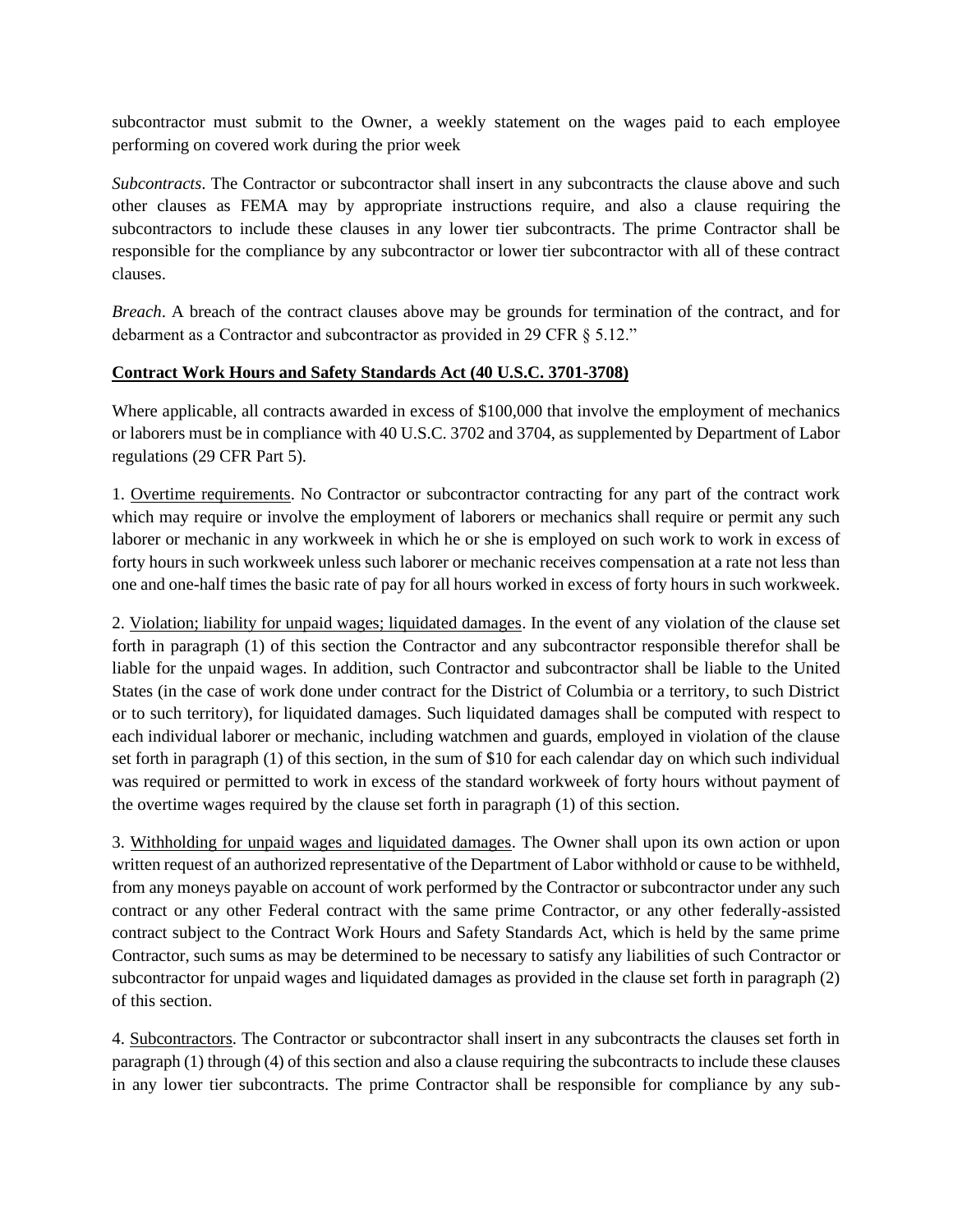contractors or lower tier subcontractor with the clauses set forth in paragraphs (1) through (4) of this section."

## **Rights to Inventions Made Under a Contract or Agreement**

#### *Patent and Rights in Data*

CONTRACTS INVOLVING EXPERIMENTAL, DEVELOPMENTAL, OR RESEARCH WORK.

Rights in Data - The following requirements apply to each contract involving experimental, developmental or research work:

The term "subject data" used in this clause means recorded information, whether or not copyrighted, that is delivered or specified to be delivered under the contract. The term includes graphic or pictorial delineation in media such as drawings or photographs; text in specifications or related performance or design-type documents; machine forms such as punched cards, magnetic tape, or computer memory printouts; and information retained in computer memory. Examples include, but are not limited to: computer software, engineering drawings and associated lists, specifications, standards, process sheets, manuals, technical reports, catalog item identifications, and related information. The term "subject data" does not include financial reports, cost analyses, and similar information incidental to contract administration.

The following restrictions apply to all subject data first produced in the performance of the contract to which this Attachment has been added:

Except for its own internal use, the Purchaser or Contractor may not publish or reproduce subject data in whole or in part, or in any manner or form, nor may the Purchaser or Contractor authorize others to do so, without the written consent of the Federal Government, until such time as the Federal Government may have either released or approved the release of such data to the public; this restriction on publication, however, does not apply to any contract with an academic institution. In accordance with 49 CFR § 18.34 and 49 CFR § 19.36, the Federal Government reserves a royalty-free, non-exclusive and irrevocable license to reproduce, publish, or otherwise use, and to authorize others to use, for "Federal Government purposes," any subject data or copyright described in subsections  $(2)(b)(i)$  and  $(2)(b)(ii)$  of this clause below. As used in the previous sentence, "for Federal Government purposes," means use only for the direct purposes of the Federal Government. Without the copyright owner's consent, the Federal Government may not extend its Federal license to any other party.

Any subject data developed under that contract, whether or not a copyright has been obtained; and

Any rights of copyright purchased by the Purchaser or Contractor using Federal assistance in whole or in part.

When federal assistance is awarded for experimental, developmental, or research work, it is the general intention to increase knowledge available to the public rather than to restrict the benefits resulting from the work to participants in that work. Therefore, unless determined otherwise, the Purchaser and the Contractor performing experimental, developmental, or research work required by the underlying contract to which this Attachment is added agree to make available to the public, either the license in the copyright to any subject data developed in the course of that contract or a copy of the subject data first produced under the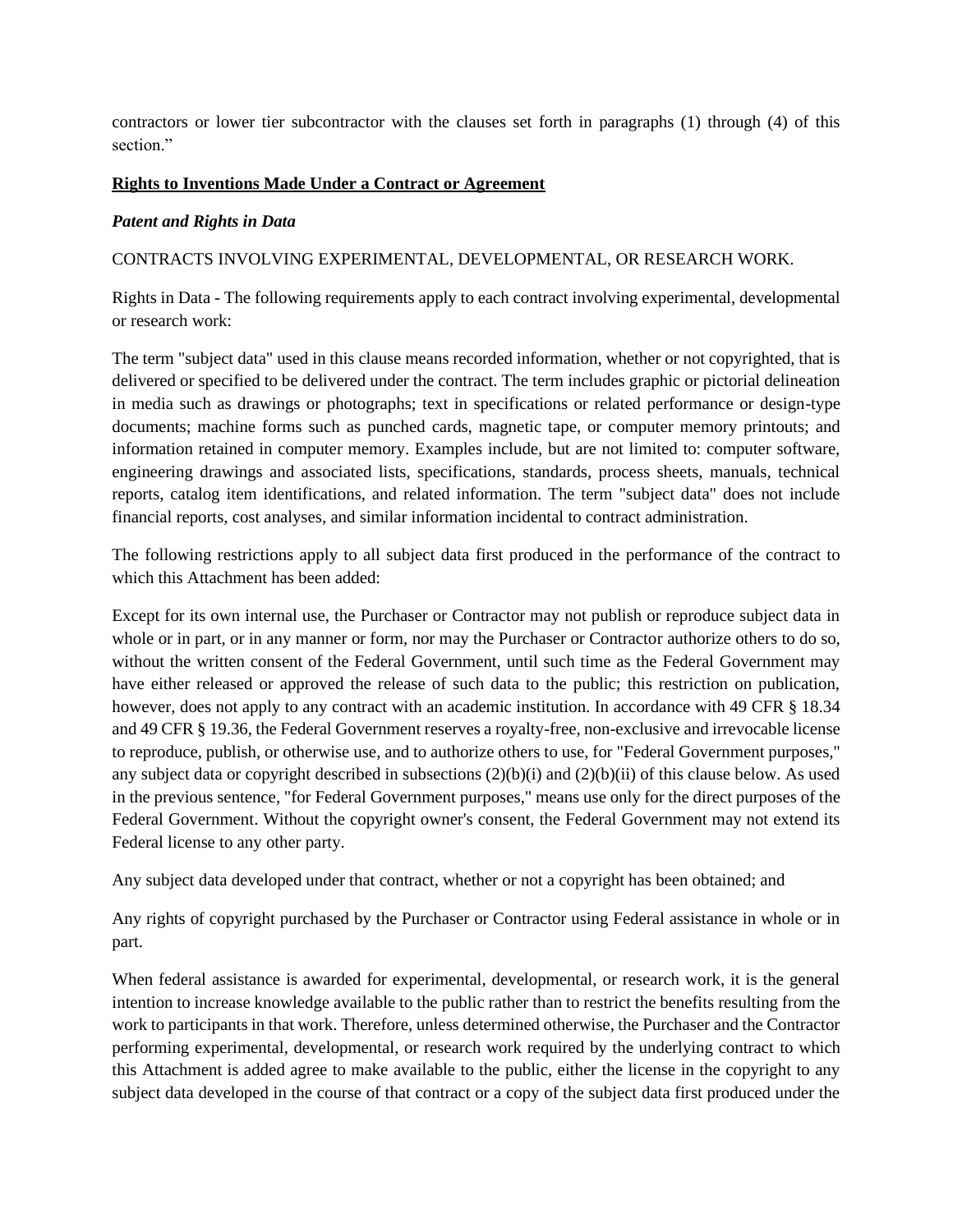contract for which a copyright has not been obtained. If the experimental, developmental, or research work, which is the subject of the underlying contract, is not completed for any reason whatsoever, all data developed under that contract shall become subject data as defined in subsection (a) of this clause and shall be delivered as the Federal Government may direct. This subsection (c), however, does not apply to adaptations of automatic data processing equipment or programs for the Purchaser or Contractor's use whose costs are financed in whole or in part with Federal assistance.

Unless prohibited by state law, upon request by the Federal Government, the Purchaser and the Contractor agree to indemnify, save, and hold harmless the Federal Government, its officers, agents, and employees acting within the scope of their official duties against any liability, including costs and expenses, resulting from any willful or intentional violation by the Purchaser or Contractor of proprietary rights, copyrights, or right of privacy, arising out of the publication, translation, reproduction, delivery, use, or disposition of any data furnished under that contract. Neither the Purchaser nor the Contractor shall be required to indemnify the Federal Government for any such liability arising out of the wrongful act of any employee, official, or agents of the Federal Government.

Nothing contained in this clause regarding rights in data shall imply a license to the Federal Government under any patent or be construed as affecting the scope of any license or other right otherwise granted to the Federal Government under any patent.

Data developed by the Purchaser or Contractor and financed entirely without the use of Federal assistance that has been incorporated into work required by the underlying contract to which this Attachment has been added is exempt from the requirements of subsections (b), (c), and (d) of this clause, provided that the Purchaser or Contractor identifies that data in writing at the time of delivery of the contract work.

Unless determined otherwise, the Contractor agrees to include these requirements in each subcontract for experimental, developmental, or research work financed in whole or in part with Federal assistance.

Unless the Federal Government later makes a contrary determination in writing, irrespective of the Contractor 's status (i.e., a large business, small business, state government or state instrumentality, local government, nonprofit organization, institution of higher education, individual, etc.), the Purchaser and the Contractor agree to take the necessary actions to provide those rights in that invention due the Federal Government as described in U.S. Department of Commerce regulations, "Rights to Inventions Made by Nonprofit Organizations and Small Business Firms Under Government Grants, Contracts and Cooperative Agreements," 37 CFR Part 401.

The Contractor also agrees to include these requirements in each subcontract for experimental, developmental, or research work financed in whole or in part with Federal assistance.

Patent Rights - The following requirements apply to each contract involving experimental, developmental, or research work:

General - If any invention, improvement, or discovery is conceived or first actually reduced to practice in the course of or under the contract to which this Attachment has been added, and that invention, improvement, or discovery is patentable under the laws of the United States of America or any foreign country, the Purchaser and Contractor agree to take actions necessary to provide immediate notice and a detailed report to the party at a higher tier.